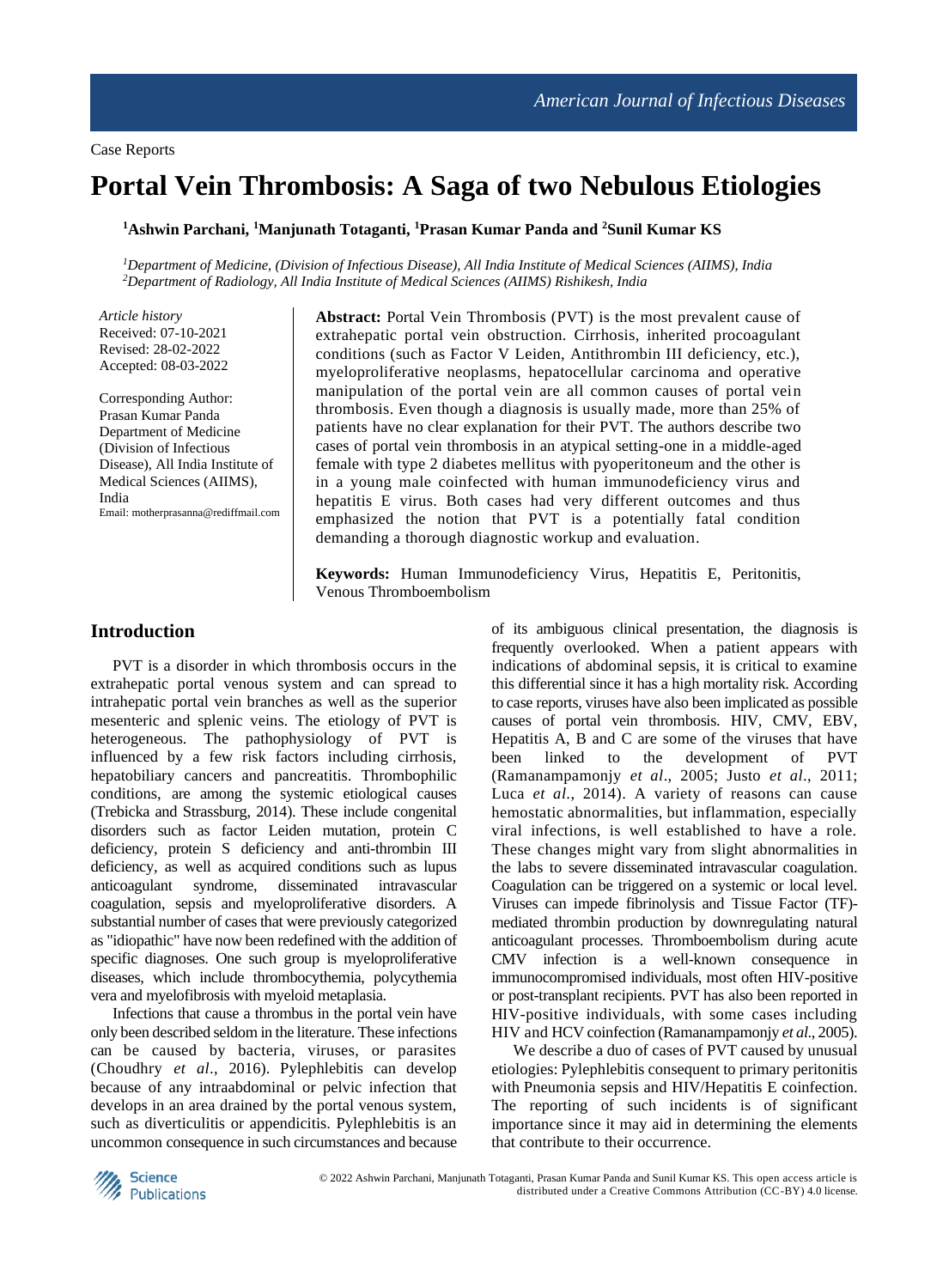### *Case*

CASE 1: A 32-year-old man with no significant past medical history presented to our hospital with a fever of 103<sup>o</sup>F for 4 weeks along with constitutional symptoms. He was treated by many doctors before coming to our centre with his symptoms. The fever was associated with colicky upper abdomen pain, nausea, non-bilious non-projectile vomiting, generalized weakness and yellowish discoloration of skin and sclera. A history of high-risk sexual behavior was elicited. No history of substance abuse, over-the-counter medications, or blood transfusions was present. He had never undergone any biliary surgeries. On presentation, he had tachycardia (pulse rate 110 beats per minute), respiratory rate of 22 cycles per minute, blood pressure of 100/60 mmHg. On general physical examination, pallor and icterus were noted. On Abdominal examination, he had right upper quadrant tenderness without any organomegaly or abdominal distension. Murphy's sign was negative. The rest of the systemic examination was unremarkable.

His lab parameters revealed anemia, leukocytosis, acute kidney injury along with cholestatic pattern of liver injury, evidence by direct hyperbilirubinemia, elevated levels of alkaline phosphatase and gamma-glutamyl transferase (Table 1). Multiple blood and urine cultures yielded no pathogen. His chest x-ray was normal. Serology was positive for HIV-1&2 and hepatitis E virus. The immunovirological workup revealed a CD4 count of 299/mm<sup>3</sup> . The hepatitis B and C serologies were negative. Ultrasound of the abdomen was suggestive of hepatomegaly while color doppler revealed the presence of echogenic, organized thrombotic material in the portal vein. Magnetic resonance imaging of abdomen with contrast supported the ultrasonography findings revealing eccentric T2 hyperintense contents in the main portal vein along with extension into both lobar branches and extending into a superior mesenteric vein and splenic vein confluence along with hepato-splenomegaly (Fig. 1). Magnetic resonance cholangiopancreatography revealed a normal hepatic biliary duct system. It did not show any mass compressing the hepatobiliary tract. Arterial and venous color doppler of the lower limbs, aorta and inferior vena cava was normal. To determine the nature of the PVT, we extended our studies to the patient's coagulation.

Profile and performed extensive screening for thrombophilia, however, didn't reveal any other abnormalities. His direct and indirect Coombs tests were negative. A fundus examination was done to exclude CMV infection, which was normal. Workup for malignancy with cancer markers (CEA, AFP and CA 19-9) was also negative.

He was started on antiretroviral therapy as per NACO guidelines, therapeutic anticoagulation with low molecular weight heparin and later bridged with oral warfarin therapy. Once his PT/INR was in therapeutic range, he was discharged after 10 days of hospital stay with oral warfarin

therapy along with a warfarin diet. Once we started him on therapeutic anticoagulation, 3 weeks into treatment, his USG abdomen with color doppler was done and suggested the resolving nature of the thrombus.

CASE 2: A 65-year-old woman, homemaker, a known case of type 2 diabetes mellitus since 20 years, presented with episodic abdominal pain and loose stools for the past 4 months. Abdominal pain was diffuse, severe in intensity, nonradiating and without any relation with food intake. Diarrhea was watery in consistency and voluminous in quantity. These episodes occurred fortnightly and warranted hospital admission, where the patient recovered with non-steroidal anti-inflammatory drugs and fluids. She developed severe abdominal pain, diarrhea, nausea, vomiting and generalized weakness a week before the presentation. The patient also reported one episode of fever  $-102$ °F, associated with chills. There was no history of recurrent fever, Malena, constipation, radiation of pain, headache, altered mental status, hematemesis, hematochezia, mucus in stools, tenesmus, visual disturbances, menstrual disturbances, or altered bladder habits. The patient was on anti-hyperglycemic agents for her diabetes and was rather non-compliant with medication. The patient was a chronic smoker - one pack of cigarettes per day for the past twenty-five years. No history of any other substance abuse or alcohol consumption was elicited. Family history was unremarkable. The patient was initially taken to a local hospital where she eventually developed abdominal distension and tachypnoea and hence was referred to our tertiary care facility. On presentation, her pulse rate was 120 beats per minute, blood pressure 84/40 mmHg with a respiratory rate of 40 breaths per minute. On general physical examination, pallor was noted. The abdomen was distended with positive shifting dullness without any guarding or rigidity. Lung auscultation revealed reduced breath sounds with dullness on percussion in the right infra-axillary region. Other systemic examinations were unremarkable.

Blood investigations were sent (Table 1). A point of care ultrasound revealed ascites and mild pleural effusion bilaterally. Screening 2D echo was normal. An arterial blood gas analysis revealed type 2 respiratory failure with respiratory acidosis, warranting initiation of non-invasive ventilation support. Abdominal ultrasound revealed extensive portosystemic anastomoses and gross ascites. An ascitic tap was performed, draining a thick purulent fluid from the peritoneum. The fluid report revealed glucose (mg/dl) of 96 (with a random blood glucose of 598), total protein (mg/dl) of 1.52 with albumin 0.6, LDH (mg/dl) of 9140, red-cell count (per μl) of 25, white-cell count (per μl) of 12000 with neutrophils 95% and culture growth of Klebsiella pneumonia. This report suggested primary bacterial peritonitis. With antibiotic coverage, a pigtail catheter was inserted under radiological guidance to drain the collection percutaneously. Once the renal function improved, a contrast-enhanced CT abdomen was done. The main portal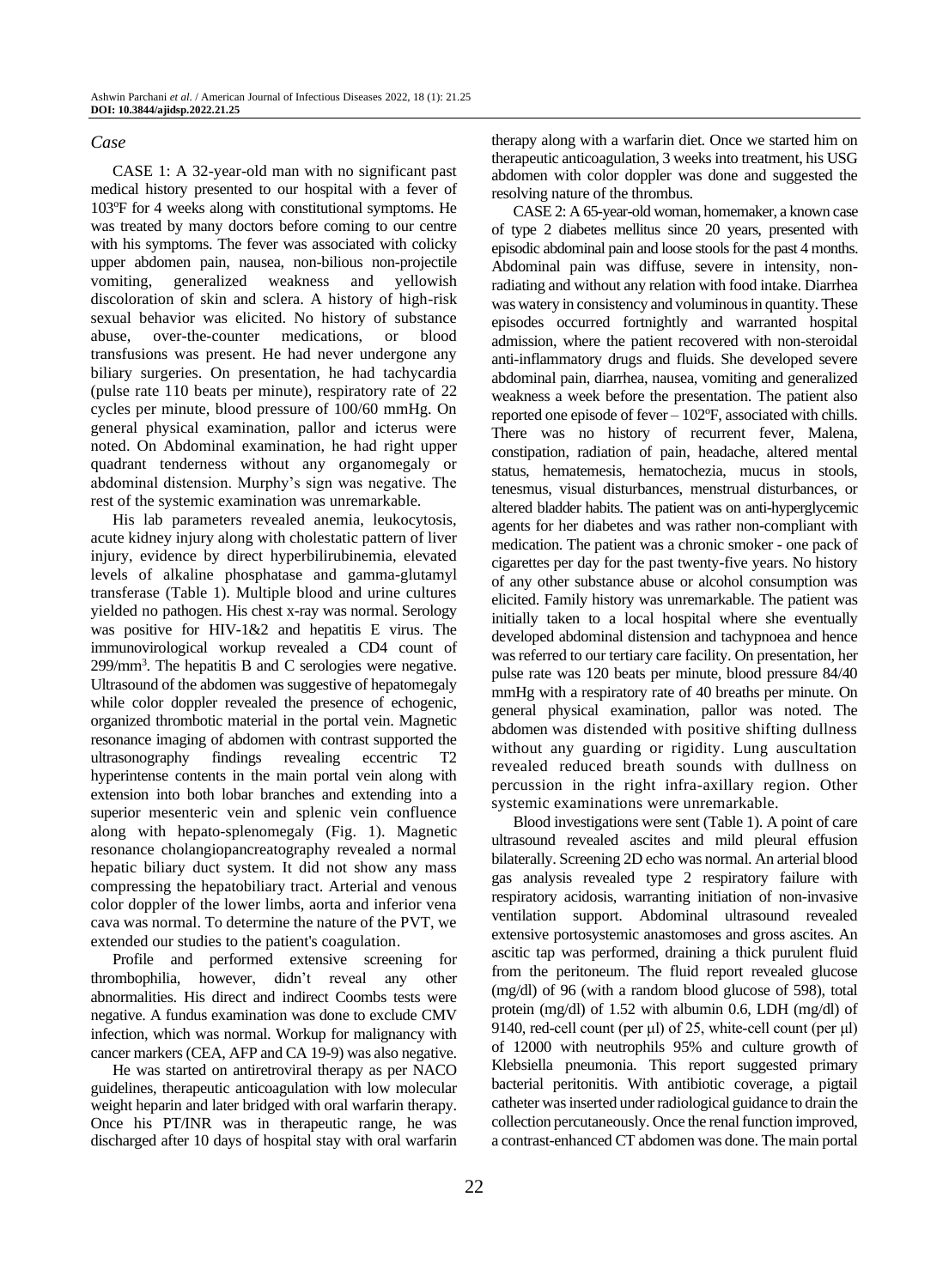vein was not visualized and non-enhancing partial filling defects were seen in the right and left branches of the portal vein along with the superior mesenteric vein. Portosystemic collaterals were also seen in peri-portal, peri-gastric and peri-pancreatic regions. The splenic vein and left gastric vein were noted to be dilated and tortuous. The spleen was moderately enlarged in size. A perihepatic collection was seen with the enhancement of the overlying peritoneum. A fluid attenuation collection measuring 9\*3\*15 cm was present at the left lateral abdominal wall. Diffuse subcutaneous edema was also noted. The findings in the contrast-enhanced computerized tomography were suggestive of extra-hepatic portal vein obstruction with peritonitis and fluid collections (Fig. 2). Serum biomarkers of malignancy were tested and reported to be negative.

The patient was primarily planned to undergo laparoscopic exploration of the abdomen, but the procedure was deferred considering the poor performance status. Given her worsening renal function and hyperkalemia, a decision for hemodialysis was made. The patient started developing fever spikes and cultures were sent. Blood and ascitic fluid cultures were positive for pan-resistant Klebsiella pneumonia. Over the next two weeks, 4-5 liters of purulent ascitic fluid was drained. Thick secretions were observed during regular endotracheal tube suctioning and a repeat chest X-ray done was suggestive of ventilator-associated pneumonia with the culture of secretions growing Acinetobacter baumanii. Antibiotics (Colistin and Meropenam) were upgraded accordingly but the patient responded poorly with worsening hemodynamic function requiring inotropic and vasopressor support. Intra-arterial

blood pressure monitoring was done. Over the course of her stay, she developed extensive multi-organ dysfunction and Disseminated Intravascular Coagulation (DIC). Fresh frozen plasma and packed red blood cells were transfused in view of DIC and anemia, respectively. Despite all interventions, no improvement was observed and the patient eventually succumbed to the illness.



**Fig. 1:** Contrast-enhanced MRI Abdomen and Pelvis – 1,3,4: Eccentric T2 hyperintense contents are seen in the portal vein extending into portal bifurcation and into both main lobar branches of portal vein with entire segments of right lobe of liver showing hypointense signal compared to the left; 2: T1 filling defect noted in the portal vein suggestive of presence of a thrombus (Red arrows mark the site of thrombus)



**Fig. 2:** Contrast-enhanced computerized tomography of whole abdomen – 1, 4: The main portal vein was not visualized (red star) with a fluid attenuation collection measuring  $9*3*15$  cm along left lateral abdominal wall (white star). Diffuse subcutaneous edema was also noted; 2: Portosystemic collaterals were also seen in peri-portal, peri-gastric and peri-pancreatic regions. Splenic vein and left gastric vein were noted to be dilated and tortuous. Spleen was enlarged in size. 3: Collection seen with enhancement of overlying peritoneum (red arrow); 5: Purulent ascitic fluid drained at admission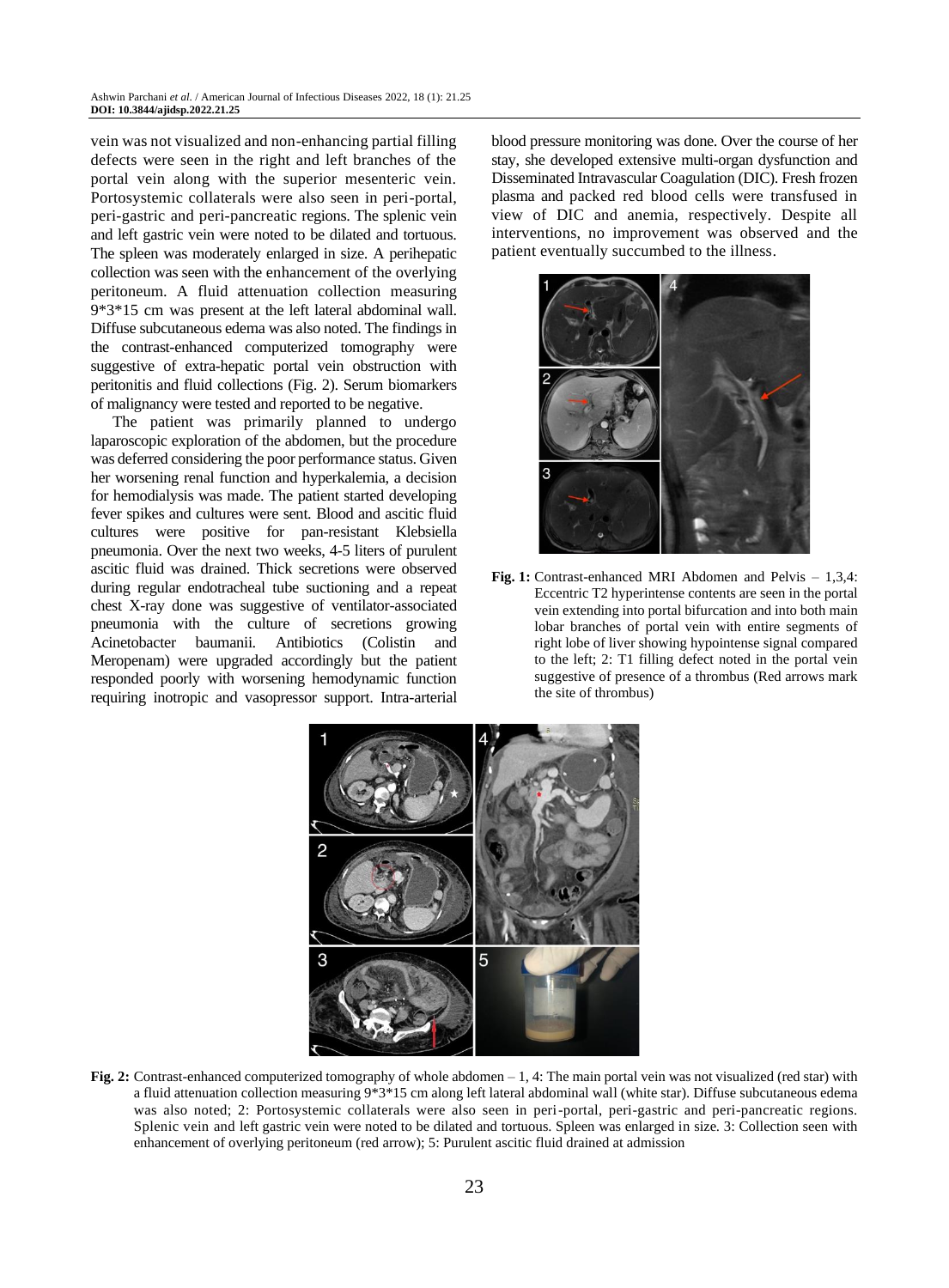| <b>Table 1:</b> Laboratory investigations of both cases |  |
|---------------------------------------------------------|--|
|---------------------------------------------------------|--|

|                                        | CASE <sub>1</sub> |                              | CASE <sub>2</sub> |                              |                 |  |
|----------------------------------------|-------------------|------------------------------|-------------------|------------------------------|-----------------|--|
| Investigations                         | At admission      | After 1 week<br>of admission | At admission      | After 1 week<br>of admission | Reference range |  |
| Hemoglobin $(g/dl)$                    | 8.96              | 7.4                          | 8.94              | 6.2                          | 13.5-17.5       |  |
| White cell count (per µl)              | 12,212            | 12440                        | 17910             | 15900                        | 4500-11,000     |  |
| Differential count (per µl)            |                   |                              |                   |                              |                 |  |
| Neutrophils                            | 10341             | 9081                         | 16100             | 13800                        | 1800-7700       |  |
| Lymphocytes                            | 805               | 2488                         | 950               | 1870                         | 1000-4800       |  |
| Monocytes                              | 671               | 572                          | 360               | 180                          | 200-1200        |  |
| Eosinophils                            | 205               | 186                          | 290               | 20                           | $0 - 900$       |  |
| <b>Basophils</b>                       | 190               | 113                          | 210               | 10                           | $0 - 300$       |  |
| Platelets (per $\mu$ l)                | 314,200           | 250000                       | 65,000            | 45000                        | 150,000-400,000 |  |
| Aspartate aminotransferase (U/L)       | 20                | 41.5                         | 42                | 46                           | $5-40$          |  |
| Alanine aminotransferase (U/L)         | 42                | 25.2                         | 34                | 45                           | $5 - 45$        |  |
| Total bilirubin (mg/dl)                | 6.71              | 1.99                         | 1.27              | 0.67                         | $0.2 - 1.1$     |  |
| Direct bilirubin (mg/dl)               | 2.81              | 1.59                         | 0.85              | 0.40                         | < 0.20          |  |
| Alkaline phosphatase (U/L)             | 423               | 1359                         | 207               | 301                          | $<$ 240         |  |
| Gamma glutamyl transferase (U/L)       | 22                | 234                          | 34                | 40                           | $5 - 36$        |  |
| Serum total protein (g/dl)             | 6.2               | 7.3                          | 4.5               | 6.6                          | $6.4 - 8.1$     |  |
| Serum Albumin (g/dl)                   | 2.56              | 3.01                         | 2.59              | 3.17                         | $3.2 - 4.6$     |  |
| Sodium (mmol/L)                        | 141               | 139                          | 150               | 138                          | $135 - 145$     |  |
| Potassium (mmol/l)                     | 5.3               | 3.5                          | 5.7               | 4.6                          | $3.4 - 5.0$     |  |
| Chloride (mmol/l)                      | 96                | 98                           | 111               | 104                          | $100 - 108$     |  |
| Urea nitrogen $(mg/dl)$                | 96.8              | 35                           | 116               | 140                          | $8 - 25$        |  |
| Creatinine (mg/dl)                     | 5.33              | 1.09                         | 1.8               | 0.84                         | $0.60 - 1.50$   |  |
| Glucose $(mg/dl)$                      | 106               | 102                          | 598               | 198                          | $70 - 110$      |  |
| C-reactive protein $(mg/l)$            | 22                | 16                           | 46                | 42                           | < 8             |  |
| Erythrocyte sedimentation rate (mm/hr) | 32                | 28                           | 72                | 58                           | $0 - 13$        |  |
| Fibrinogen (mg/dl)                     | 180               | 124                          | 140               | 349                          | 200-400         |  |
| D-dimer $(ng/ml)$                      | 2140              | 280                          | 250               | >550                         | $<$ 50 ng/ml    |  |
| Lipase $(U/L)$                         | 82                | 74                           | 90                | 98                           | $7-65$ U/L      |  |
| Amylase(U/L)                           | 106               | 60                           | 140               | 106                          | 19-85 U/L       |  |
| $PT$ (sec)                             | 15.6              | 33.8                         | 19.8              | 27                           | $11-13.5$ sec   |  |
| <b>INR</b>                             | 1.16              | 2.6                          | 1.9               | 2.04                         | $0.8 - 1.1$     |  |

### **Discussion**

Although portal vein thrombosis is a rarely documented phenomenon, pulmonary and deep vein thrombosis has been reported often in HIV patients. Recent literature describes an incidence ranging from 0.26 to 7.6% (Sullivan *et al*., 2000; Saif *et al*., 2001). Individuals with ongoing opportunistic infections or malignancies, as well as patients with HIV, have a greater incidence of thrombosis. Some theories have been advanced to explain the observed hypercoagulability in HIV-positive individuals. These include the presence of antiphospholipidanticardiolipin antibodies, hyperhomocysteinemia, decreased activities of natural anticoagulants (protein C and protein S) and increased platelet activation. Recent studies have implicated protease inhibitors in the disease causation process (Shen and Frenkel, 2004; Soentjens *et al*., 2006). Anticardiolipin antibodies are linked with arterial and venous thrombosis, whereas proteins C and S deficiencies are associated with venous thrombosis. These pathogenic processes may have orchestrated the development of PVT in our patients, but all possible

investigations ruled out this. Therefore, another possible factor considered was pylephlebitis due to coinfection of HIV and hepatitis E. However, since hepatitis E virus has never been linked to thrombus development previously, more investigations and validation are needed to confirm this association.

In the second case, a final diagnosis of primary pyoperitoneum complicated by acute pylephlebitis was made. It is the first reported case of primary peritonitis without an identifiable cause which progressed to pyoperitoneum and stimulated the formation of a septic portal vein thrombus. The sole risk factor in the development of the condition was uncontrolled type 2 diabetes mellitus. Pylephlebitis begins with thrombophlebitis of small veins draining an area of infection (Choudhry *et al*., 2016). When thrombophlebitis spreads to larger veins, it causes septic thrombophlebitis of the portal vein, which can further extend to the mesenteric veins. In 39% of instances, the portal vein is implicated (Soentjens *et al*., 2006). Bacteroides fragilis and Escherichia coli are the most frequent bloodstream isolates. *K. pneumonia* has also been linked in rare cases. The diagnosis of